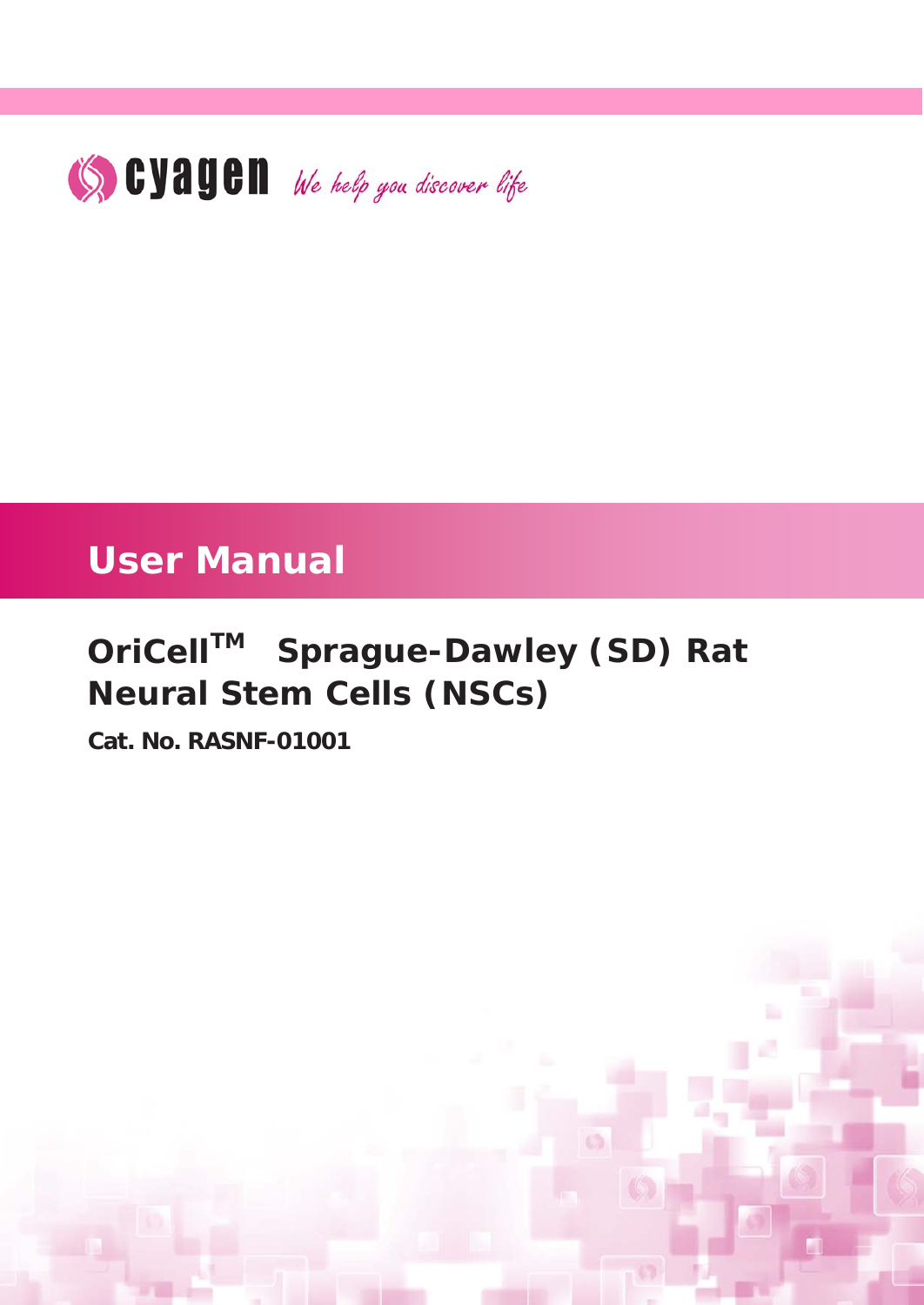

# **Table of Contents**

| Product Introduction manufactured and control manufactured and control manufactured and control of the state of the state of the state of the state of the state of the state of the state of the state of the state of the st |  |
|--------------------------------------------------------------------------------------------------------------------------------------------------------------------------------------------------------------------------------|--|
|                                                                                                                                                                                                                                |  |
|                                                                                                                                                                                                                                |  |
|                                                                                                                                                                                                                                |  |
|                                                                                                                                                                                                                                |  |

# **Culturing OriCell TM SD Rat NSCs**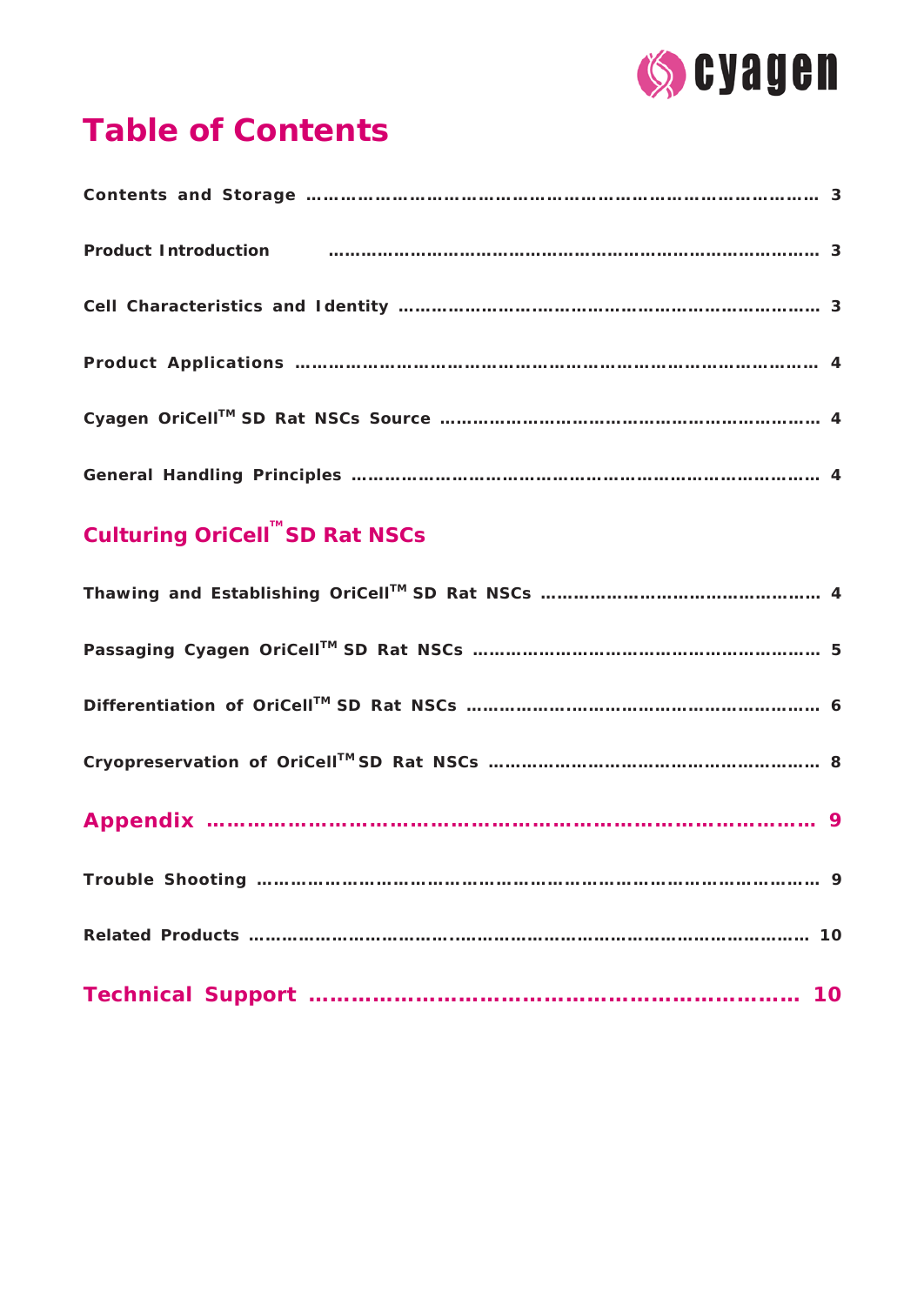

## **CONTENTS AND STORAGE**

| <b>Product Name</b>      | <b>Sprague-Dawley Neural Stem Cells</b> |
|--------------------------|-----------------------------------------|
| <b>Catalog No.</b>       | <b>RASNF-01001</b>                      |
| <b>Amount per Vial</b>   | $1\times10^6$ Cells                     |
| <b>Cryopreserved At</b>  | <b>Second Passage</b>                   |
| <b>Storage Condition</b> | <b>Liquid Nitrogen</b>                  |



*Caution:* **Please handle this product as a potentially biohazardous material. This product contains Dimethyl Sulfoxide (DMSO), a hazardous material, in the freezing medium.**

# **PRODUCT INTRODUCTION**

Neural Stem Cells (NSCs) are multipotent stem cells that can differentiate into a variety of cell types of the neural system, including neurons, astrocytes, oligodendrocytes and etc. NSCs have been isolated from various areas of the adult brain, and non-neurogenic areas, such as the spinal cord. They are capable of rebuilding functional neural circuits, thus offering a potential cure for brain tissue impairments. They have being widely studied in animal models for treating neural degenerative diseases, hereditary central nervous system diseases, stroke and spinal cord injuries.

Cyagen OriCell™ SD Rat Neural Stem Cells (NSCs) are derived from brain tissues of SD rat embryos (14.5 dpc), cultured as neurospheres, and cryopreserved at the second passage.

In addition, these cells have been tested for:

- Exogenous Factors: bacterial/fungal contamination, mycoplasma contamination, and endotoxin contamination.
- Characteristics: post-thaw viability, cell cycle, verification of undifferentiated state, and differentiation potential.

This product is intended for laboratory research use only. It is not intended for diagnostic, therapeutic, clinical, household, or any other applications.

## **CELL CHARACTERISTICS AND IDENTITY**

• Strong capacity to expand. Can be passaged at least 3 times.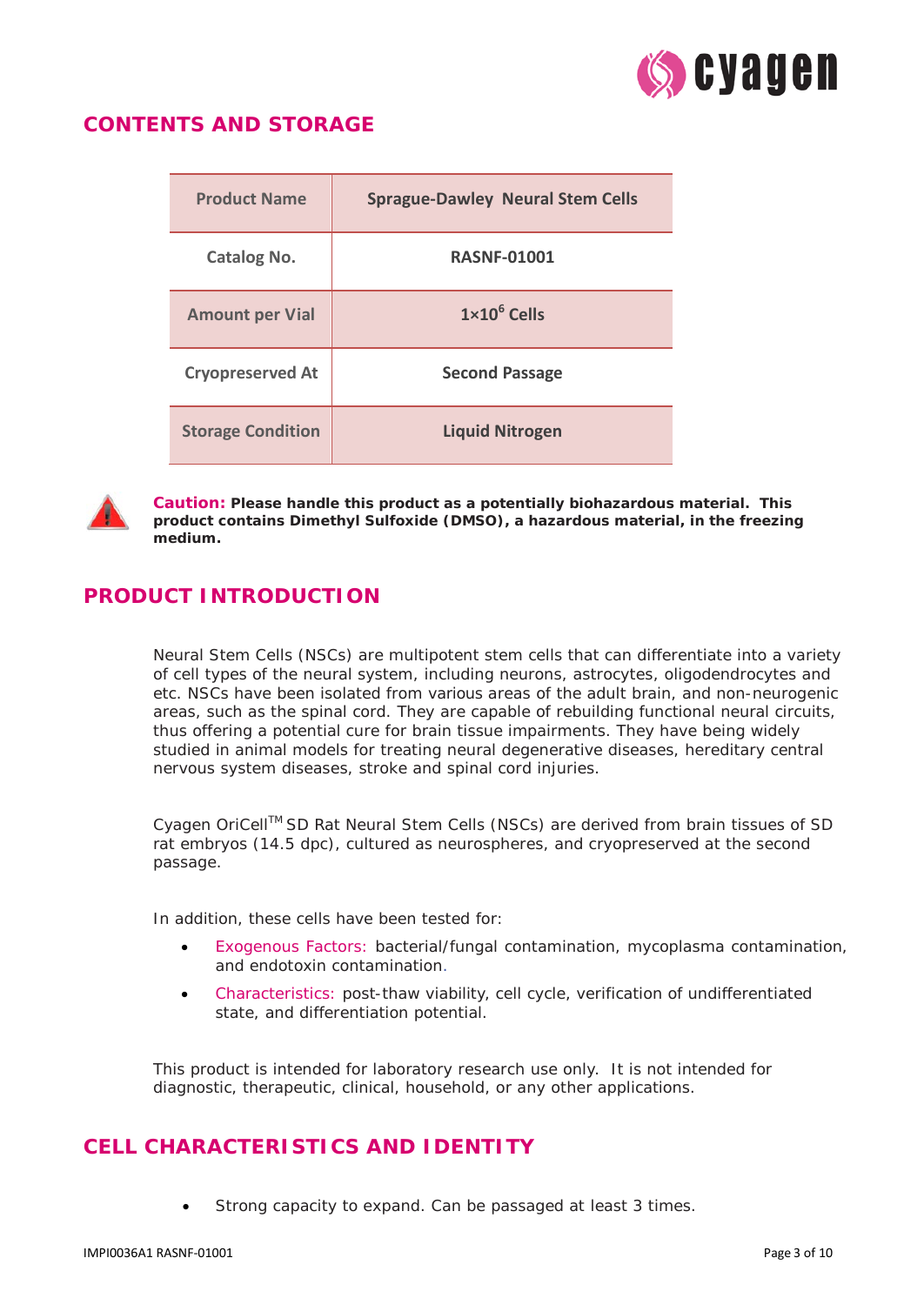

- Ability to differentiate into neurons, oligodendrocytes, and astrocytes
- Positive for nestin (> 75%), and negative for GFAP, Tubulin (< 10%).

# **PRODUCT APPLICATIONS**

Neural stem cells have been widely studied both for developmental biology research and for therapeutic applications to the damaged brain. Transplantation of neural stem cells or their derivatives into a host brain is considered as potential treatment for neural degenerative disease, hereditary central nervous system diseases, stroke and spinal cord injuries.

# **GENERAL HANDLING PRINCIPLES**

- 1. Aseptic handling of the product is necessary throughout.
- 2. Once the cells have been established, always freeze several vials of OriCell™ SD Rat NSCs as a backup.



*Note:* **The OriCellTM SD Rat NSCs can be frozen/thawed at least one times.** 

- 3. For general maintenance of cells, we recommend the seeding density to be 1.0-  $2.0\times10^5$ cells/mL.
- 4. For all studies, it is strongly recommended to use cells that are at, or under, an original passage number of 8.
- 5. When the neurospheres have a dark clump inside or ruffling on the outside of the neurosphere, it is recommended to split the cells.



*Note:* **We strongly recommend the use of OriCellTM culture media and other related reagents for optimal results.** 

# **THAWING AND ESTABLISHING OriCellTM SD RAT NEURAL STEM CELLS (NSCs) (NEUROSPHERES CULTURE)**

#### **Materials Required:**

- Phosphate-Buffered Saline (1×PBS) (Cat. No. PBS-10001)
- OriCell<sup>™</sup> SD Rat Neural Stem Cells (Cat. No. RASNF-01001)
- OriCell<sup>™</sup> Neural Stem Cell Growth Medium (Cat. No. GUXNX-90011)

#### **Thawing and Establishing SD Rat NSCs**

- 1. Pre-warm the OriCell™ NSC Growth Medium to 37°C.
- 2. Add 9 mL of OriCell™ NSC Growth Medium to a 15 mL conical tube.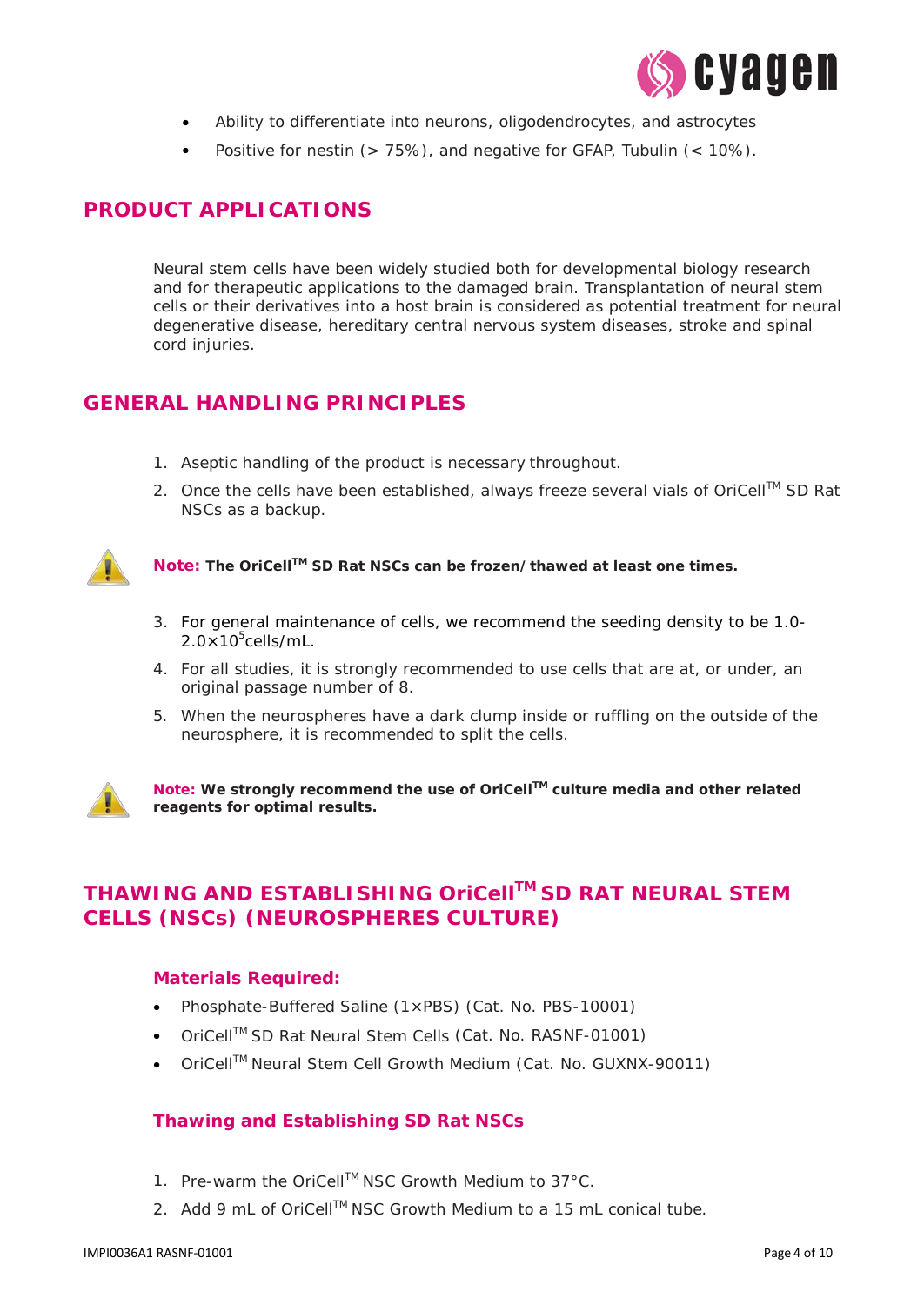

3. Remove the cryovial of OriCell™ SD Rat NSCs from liquid nitrogen. Quickly thaw the vial in a 37°C water bath until the last crystal piece disappears, and finish the thawing procedure within 3 minutes. Be careful not to submerge the entire vial. Maximum cell viability is dependent on the rapid and complete thawing of frozen cells.



#### *Note:* **Results will be less than optimal if the cells are thawed for more than 3 minutes.**

- 4. As soon as the cells are completely thawed, disinfect the outside of the cryovial with 70% v/v ethanol.
- 5. Use a pipette to transfer the cells to the conical tube containing containing OriCell<sup>TM</sup> NSC Growth Medium inside a biosafety cabinet. Be careful not to introduce any bubbles during the transfer process.
- 6. Rinse the vial with 1 mL of medium to reduce the loss of cell and then transfer this 1mL of cell suspension to the conical tube.
- 7. Gently mix the cell suspension by slowly pipetting up and down. Be careful not to introduce any bubbles.
- 8. Centrifuge the cell suspension at 250 x *g* for 5 minutes.
- 9. Carefully aspirate off as much of the supernatant as possible and add 3 mL of fresh OriCell<sup>™</sup> NSC Growth Medium (pre-warmed to 37°C).
- 10. Gently re-suspend the cells in OriCell™ NSC Growth Medium.
- 11. Seed the cell suspension into a T25 flask and add a sufficient amount of OriCell<sup>TM</sup> NSC Growth Medium.
- 12. Incubate the cells at  $37^{\circ}$ C in a 5% CO<sub>2</sub> humidified incubator.



**Fig.1** OriCellTM SD Rat Neural Stem Cells are established

# **PASSAGING OriCellTM SD RAT NSCs**

#### **Materials Required:**

- Trypsin-Like Enzyme Solution
- Phosphate-Buffered Saline (1×PBS) (Cat. No. PBS-10001)
- OriCell™ SD Rat Neural Stem Cells (Cat. No. RASNF-01001)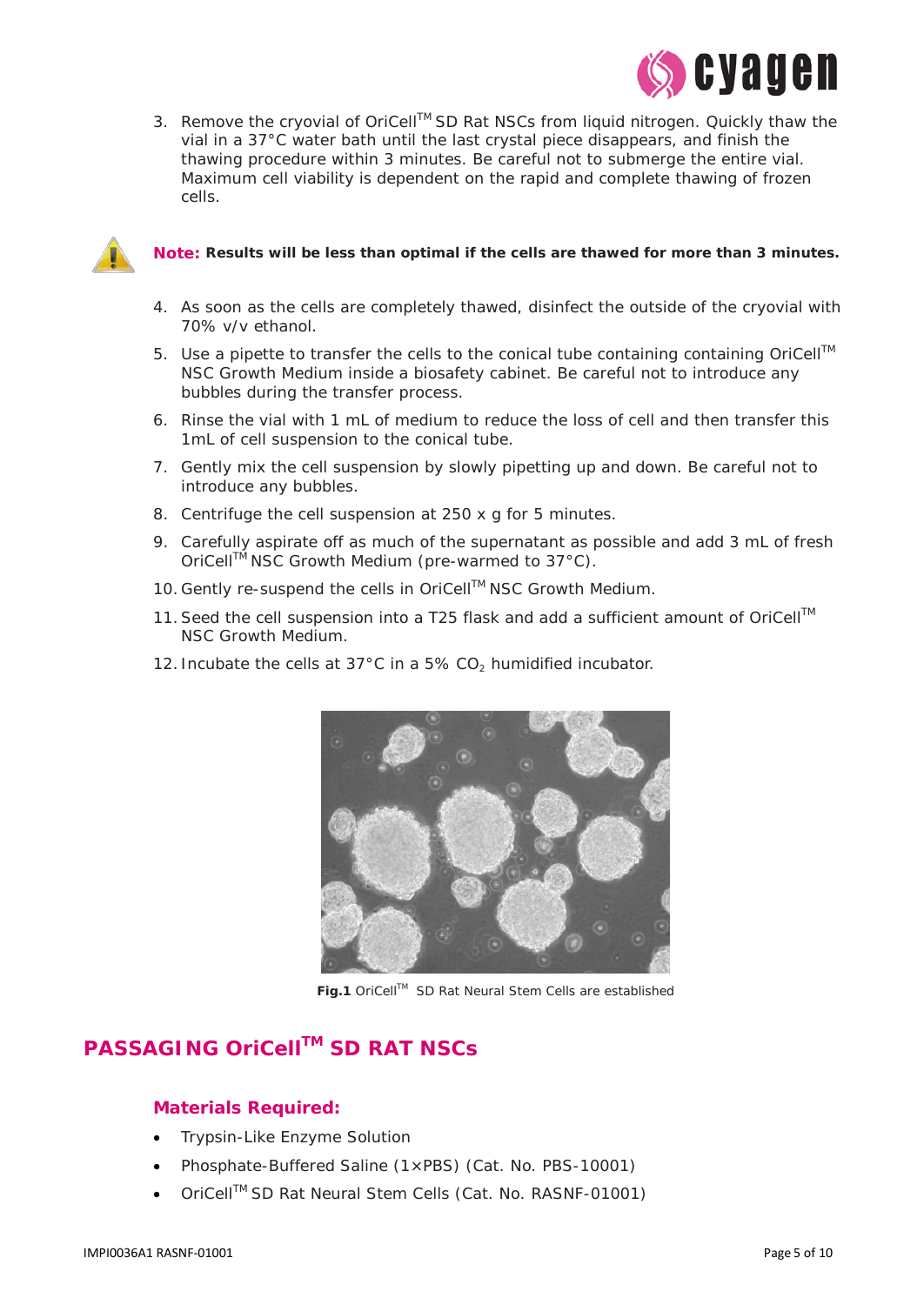

• OriCellTM Neural Stem Cell Growth Medium (Cat. No. GUXNX-90011)

#### **Passaging SD Rat NSCs**

- 1. Pre-warm OriCell<sup>™</sup> Neural Stem Cell Growth Medium,  $1 \times PBS$ , Trypsin-Like Enzyme solution to 37°C.
- 2. Transfer the media containing the floating neurospheres to a 15 mL conical tube.
- 3. Centrifuge at 250 x *g* for 5 minutes.
- 4. Aspirate and discard all the supernatant and add  $2mL$  of  $1\times$ PBS and  $200\mu L$  of Trypsin-Like Enzyme to the conical tube and resuspend with a fire polished glass pipette.
- 5. Mechanically dissociate the neurospheres by gently pipetting up and down 8-10 times with a fire polished glass pipette, be careful not to introduce bubbles in the suspension.
- 6. Add 10 mL 1×PBS to the conical tube and mix well.
- 7. Centrifuge at 250 x *g* for 5 minutes.
- 8. Carefully aspirate off as much of the supernatant as possible.
- 9. Re-suspend the cells in 3 mL of OriCell™ Neural Stem Cell Growth Medium (prewarmed to 37°C).
- 10. Plate cells into two or three T25 flasks and add sufficient OriCell™ Neural Stem Cell Growth Medium.
- 11. Incubate the cells at  $37^{\circ}$ C in a 5% CO<sub>2</sub> humidified incubator.



### **Additional Tips**

#### **Time to Split OriCellTM SD Rat Neural Stem Cells**

When the neurospheres have a dark clump inside or ruffling on the outside of the neuro-sphere, it is recommended to split the cells. We typically split OriCell™ SD Rat Neural Stem Cells every two days.

# **OriCellTM SD RAT NSCs DIFFERENTIATION**

Neural Stem Cells (NSCs) are maintained in serum-free culture medium supplemented with the mitogenes epidermal growth factor (EGF) and fibroblast growth factor 2 (FGF2). Removal of the mitogenes results in spontaneous differentiation of NSCs into neurons, astrocytes and oligondendroytes.

Besides spontaneous differentiation, NSCs can be directly differentiated into those lineages in defined conditions.

NSCs cultured in serum medium for about 7 days will lead to spontaneous differentiation into neurons (16±7%), astrocytes (75±7%) and oligondendroytes  $(5±3%)$ .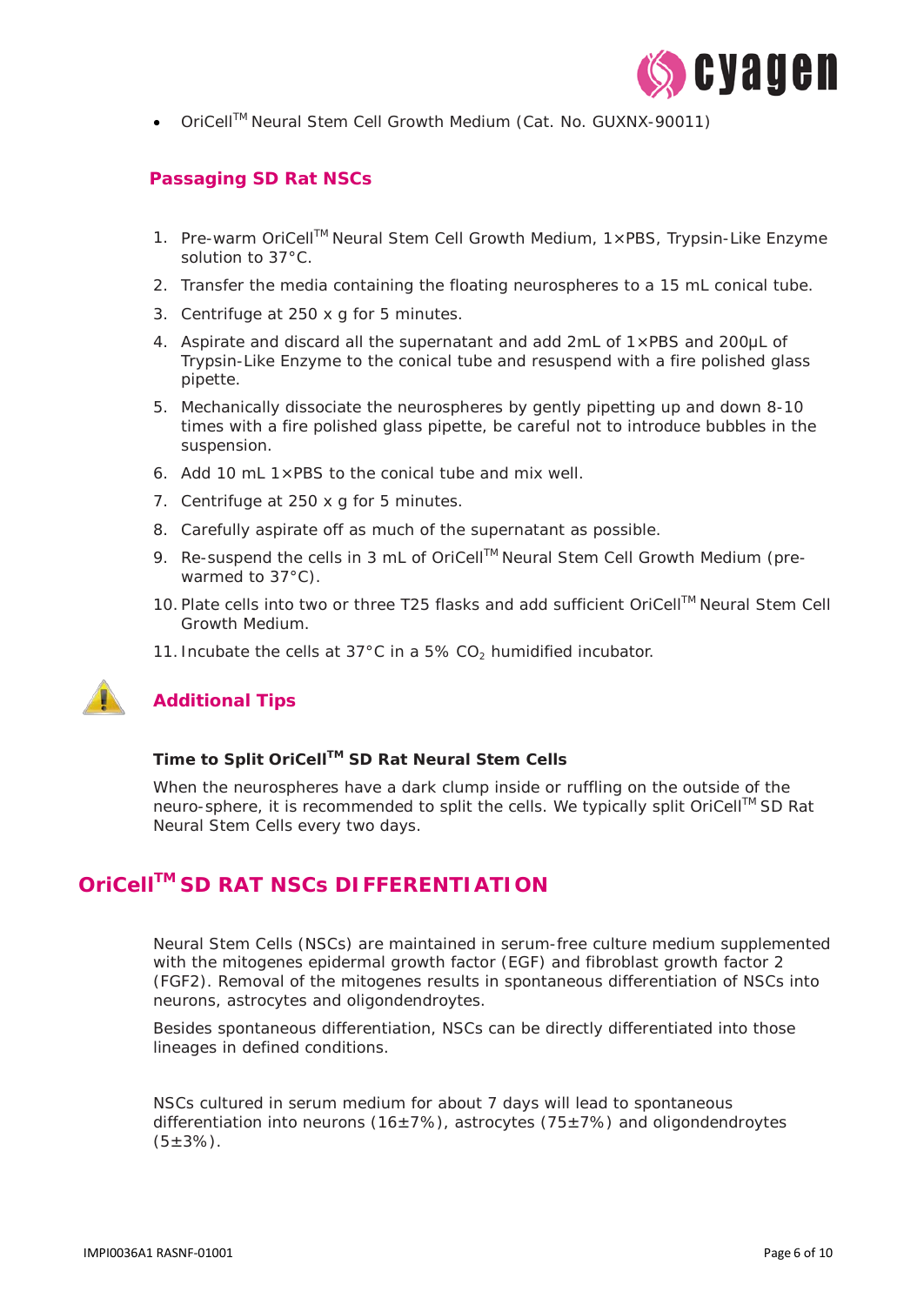



**Fig.2** Immunofluorescence images (400x) of OriCell™ Neural Stem Cells stained for the undifferentiated NSC marker, nestin (red), hochest (blue), the astrocyte marker GFAP (negative), and the neuron marker Tubulin (negative).



Fig.3 Immunofluorescence images (400X) of OriCell™ Neural Stem Cells stained for the astrocyte marker GFAP (red) and the neuron marker Tubulin (red).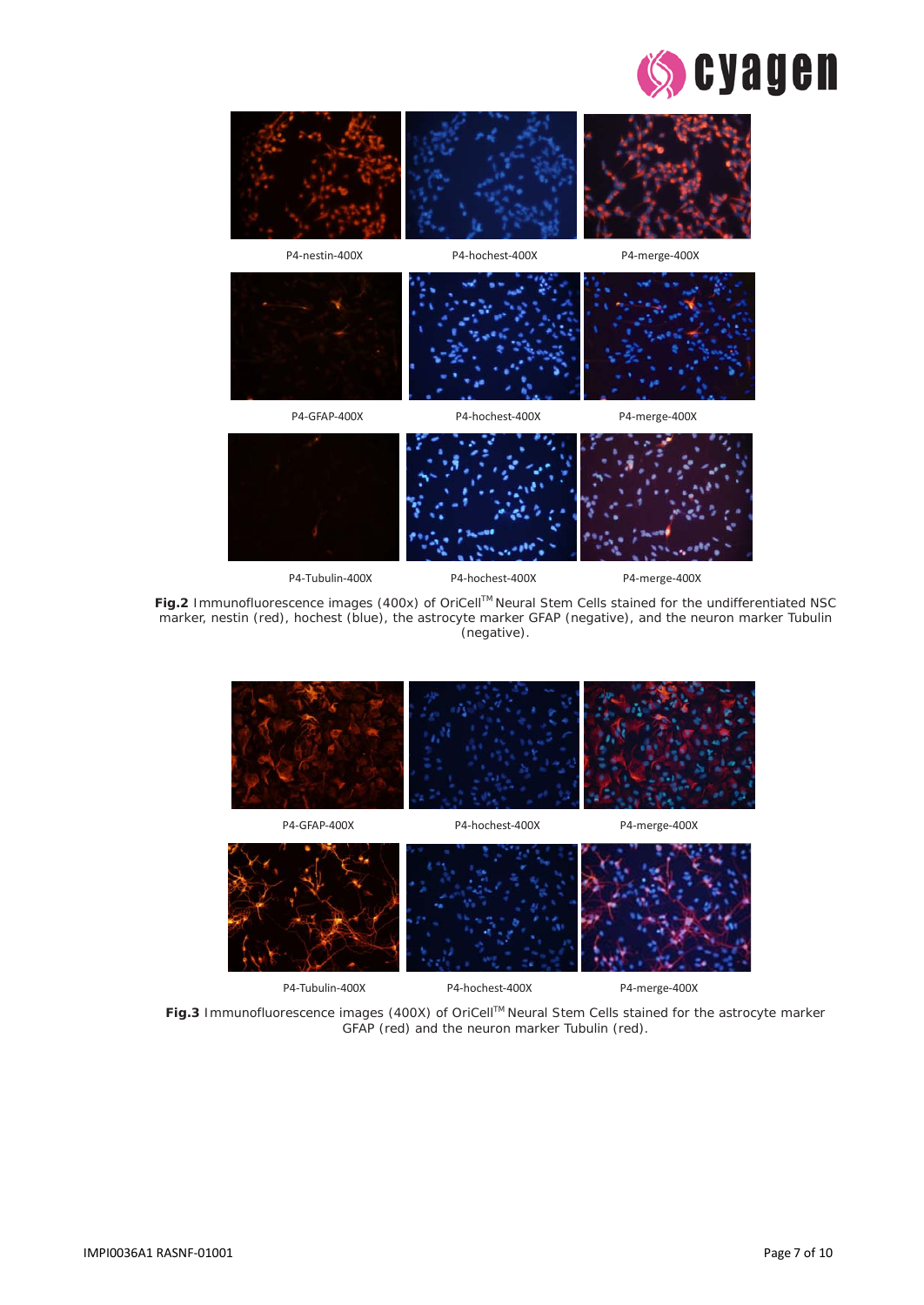

# **CRYOPRESERVATION OF NSCs USING OriCellTM NSCs NCR PROTEIN-FREE CRYOPRESERVATION MEDIUM**

#### **Materials Required:**

OriCellTM Neural Stem Cell NCR Protein-Free Cryopreservation Medium (Cat. No. GUXNX-07021)

OriCellTM Neural Stem Cell NCR Protein-free Cryopreservation Medium is a protein-free freezing medium for NSCs. It is formulated by defined chemical composition and can be used directly. The cells can be frozen directly in -80°C without step cooling down.

#### **Cryopreservation**



*Note:* **Change the culture medium with fresh growth medium 24 hours before freezing.**

- 1. Collect cells that are in the logarithmic growth phase. Perform a cell count to determine the viable cell density.
- 2. Centrifuge the cells for 3-5 minutes at 250 x *g* and 20°C. Remove and discard the supernatant using a pipette.
- 3. Resuspend the cell pellet in the OriCell™ NSCs NCR Protein-Free Cryopreservation Medium at a cell density of 10<sup>5</sup>-10<sup>6</sup> cells/mL.
- 4. Dispense aliquots of the cell suspension into cryogenic storage vials that are properly labeled.
- 5. Place the vials directly in a -80°C freezer. After 24 hours, transfer the frozen vials to liquid nitrogen for long-term preservation.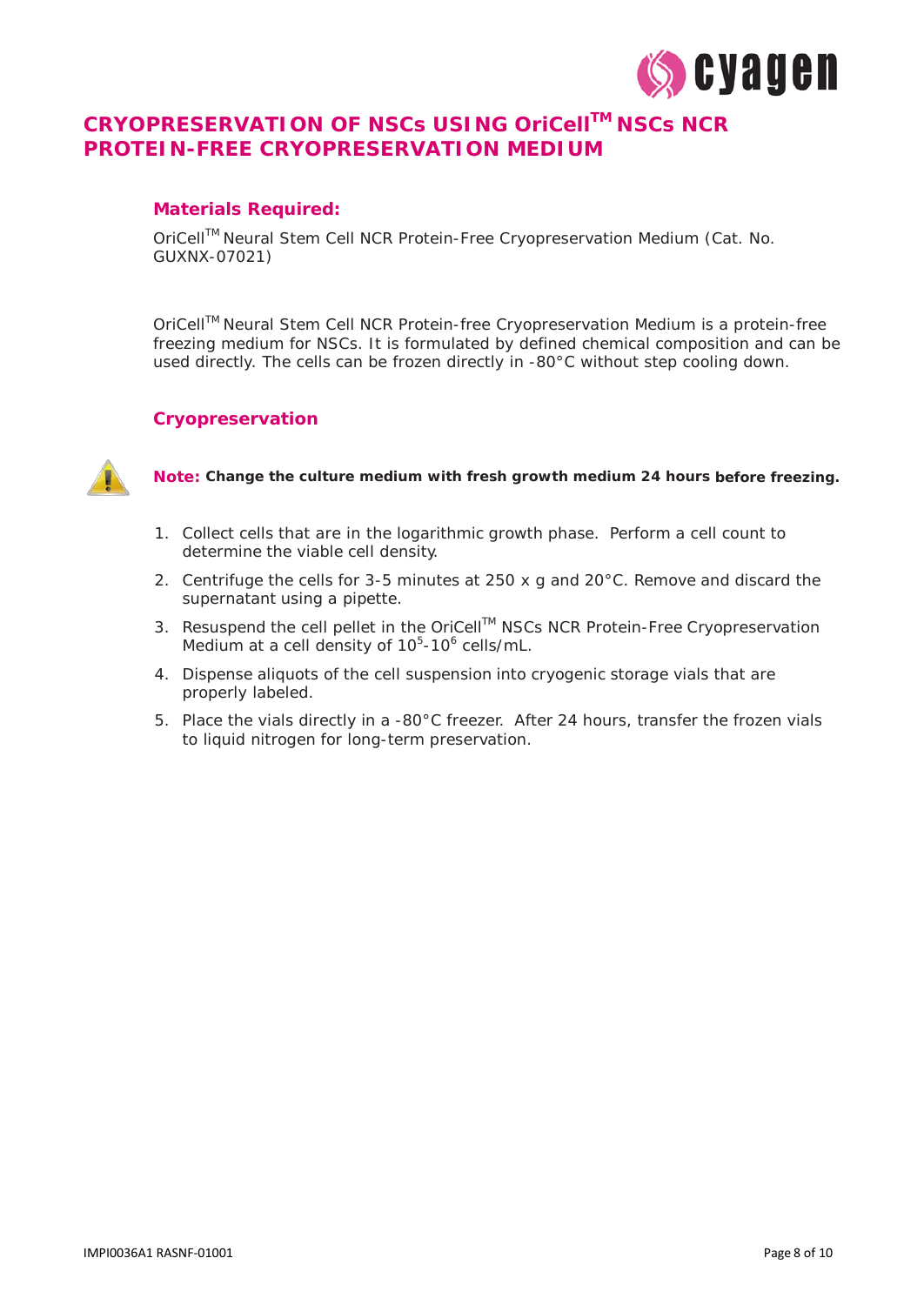

### **APPENDIX**

#### **TROUBLESHOOTING**

The table below lists some potential problems and solutions for culturing OriCell<sup>TM</sup> SD Rat NSCs.

| <b>Problem</b>            | <b>Cause</b>                                            | <b>Solution</b>                                                                                                                                                                                                                |  |
|---------------------------|---------------------------------------------------------|--------------------------------------------------------------------------------------------------------------------------------------------------------------------------------------------------------------------------------|--|
| Low cell recovery<br>rate | The storage condition does<br>not meet the requirements | Purchase a replacement, and store in liquid<br>nitrogen for long-term preservation.                                                                                                                                            |  |
|                           | Thawing of the cells takes too<br>long                  | Thaw cells for no more than 3 minutes.                                                                                                                                                                                         |  |
|                           | Cells are incompletely<br>recovered after thawing       | After aspirating off medium, wash the tube<br>with culture medium twice and transfer all of<br>the cells to the dish.                                                                                                          |  |
|                           | Cells are handled roughly                               | Care should be taken to avoid introducing<br>bubbles during pipetting. Also avoid<br>vortexing and high-speed centrifugation                                                                                                   |  |
|                           | Medium is not pre-warmed                                | Warm medium to 37°C before recovery.                                                                                                                                                                                           |  |
| <b>Slow cell growth</b>   | Mycoplasma contamination.                               | Discard the cells in question and disinfect the<br>laboratory environment before recovering<br>the next batch of cells.                                                                                                        |  |
|                           | Plating density is too low                              | Increase the plating density.                                                                                                                                                                                                  |  |
|                           | Cells have been cultured for<br>too long                | Cells should be used up in 5-7 days after<br>recovery                                                                                                                                                                          |  |
| <b>Cell aging</b>         | Inappropriate medium                                    | Use Cyagen tailor-made culture media. If<br>other media products are used, please<br>perform validation to ensure compatibility.                                                                                               |  |
|                           | Dead cells are not removed<br>promptly                  | Change the medium the next day after<br>recovery to ensure removal of all dead cells.                                                                                                                                          |  |
|                           | <b>Cell Contamination</b>                               | Discard the cells in question and disinfect the<br>laboratory environment before recovering<br>the next batch of cells.                                                                                                        |  |
|                           | Plating density is too low                              | Some stem cells can secrete factors to<br>support cell growth. Therefore, a certain<br>degree of plating density must be<br>maintained; otherwise, it will lead to cell<br>proliferation slow down, and finally cell<br>aging. |  |